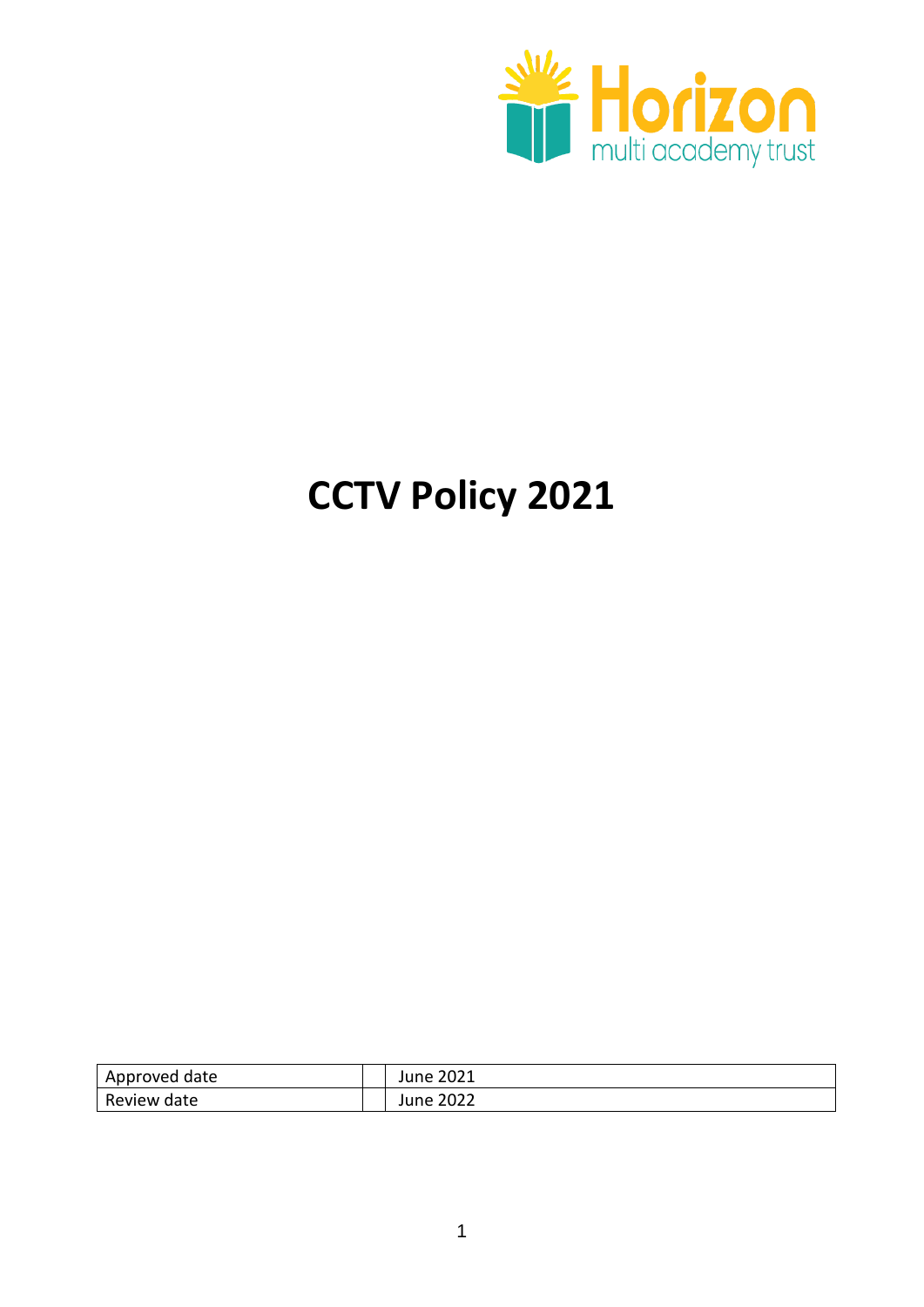

#### **Contents**

- 1. Policy Aim & Executive Summary page 3
- 2. Policy Statement page 3
- 3. Reporting Sickness Absence page 3
- 4. Roles and Responsibilities page 4
- 5. System Description Fixed Cameras– page 4
- 6. Covert Recording page 5
- 7. Operating Standard page 5
- 8. Retention and disposal page 6
- 9. Data Subject Rights page 6
- 10. Third Party Access page 7
- 11. Complaints and Procedures page 7
- 12. Useful links page 7

Appendix 1 – Policy for use of Body Worn Video page 7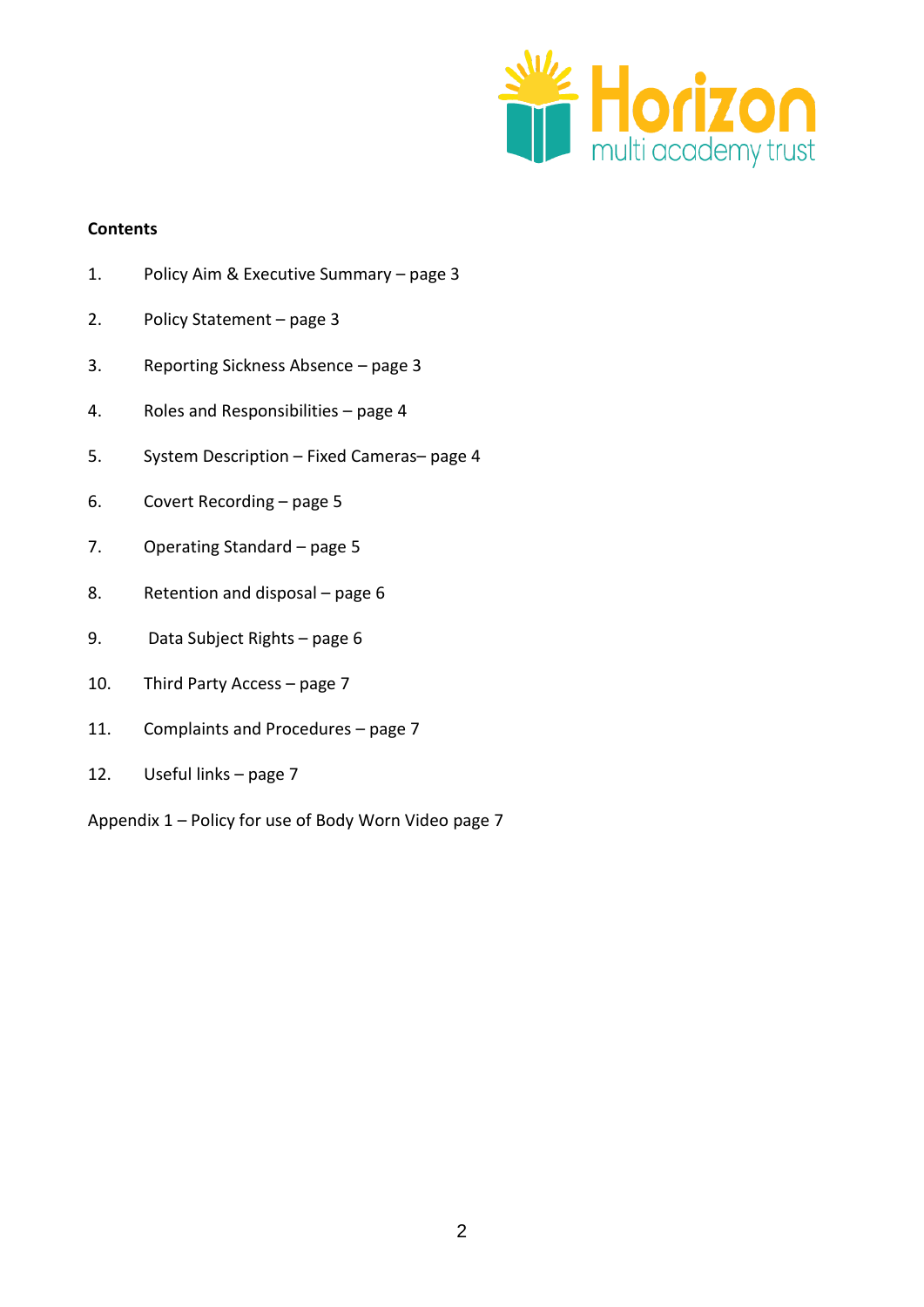

## **Policy Aim**

This document will enable staff of Horizon Multi Academy Trust to comply with legislation relating to CCTV in all circumstances.

## 1. **Executive Summary**

- 1.1 The Horizon Multi Academy Trust (MAT) deploys CCTV where it is felt that the presence of the cameras and the capture of images aids in facilitating the security and safety of all students, staff, visitors, contractors plus the Trust's assets. (Although there is no expectation CCTV would be deployed to support disciplinary issues of staff or contractors in the unlikely events issues are recorded may be used appropriately.)
- 1.2 The policy will set out the purpose of using CCTV, what information will be recorded, who will have access to this information and how this information will be stored and disposed of.

## 2. **Policy Statement**

- 2.1. This Policy seeks to ensure that the Close Circuit Television (CCTV) system used at Horizon Multi Academy Trust's schools are operated in compliance with the law relating to data protection (currently the General Data Protection Regulation ("GDPR") and the Data Protection Act 2018 ("DPA 2018") and as amended from time to time and includes the principles governing the processing of personal data as set out in the Trust's GDPR policy. It also seeks to ensure compliance with privacy law. It considers best practice as set out in codes of practice issued by the Information Commissioner and by the Home Office. Horizon MAT therefore uses CCTV only where it is necessary in pursuit of a legitimate aim, as set out in clause 2.2, and only if it is proportionate (as determined by the Trust) to that aim.
- 2.2. Horizon MAT seeks to ensure, as far as is reasonably practicable, the security and safety of all students, staff, visitors, contractors, its property, and premises.

Horizon MAT therefore deploys CCTV to:

- promote a safe Horizon MAT community and to monitor the safety and security of its premises, staff, and students.
- assist in the prevention, investigation, and detection of crime.
- assist in the apprehension and prosecution of offenders, including use of images as evidence in criminal proceedings; and
- assist in the investigation of breaches of its codes of conduct and policies by students and, where relevant and appropriate, investigating complaints.
- assist (where images captured) in the investigation of breaches of its codes of conduct and policies by staff and contractors and, where relevant and appropriate, investigating complaints.
- 2.3 This policy will be reviewed annually by the MAT Data Protection Officer to assess compliance with clauses 2.1 and 2.2 and to determine whether the use of the CCTV system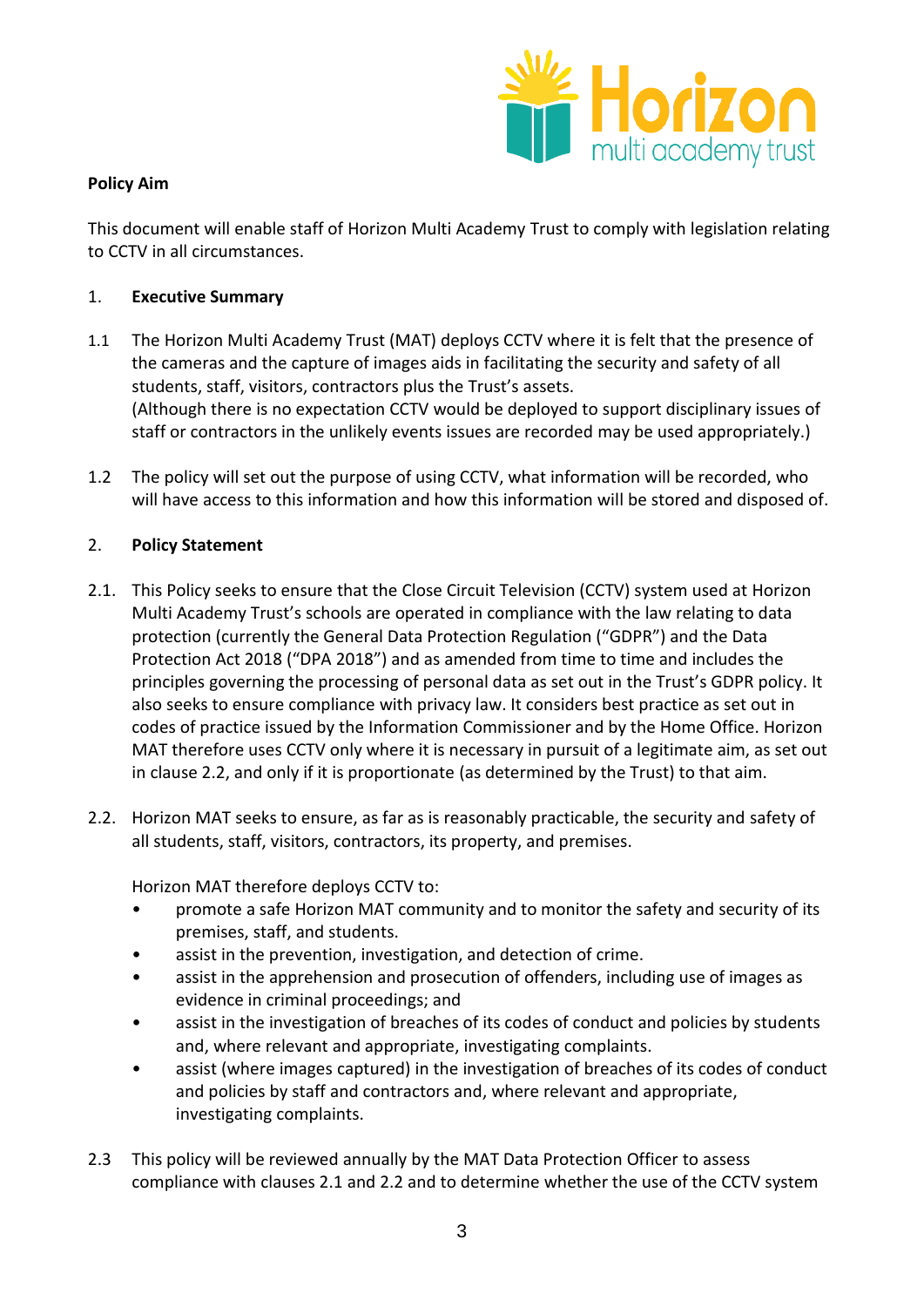

remains compliant. The DPO will also ensure there have been no changes in legislation or guidance that required the policy to be updated.

- 2.4 The operational requirements for the CCTV system in use across Horizon MAT's schools are documented in a "CCTV Operational Requirement Report", held, and maintained by the Data Protection Officer.
- 3. **Scope**
- 3.1 This policy applies to CCTV systems in all parts of Horizon MAT and other related facilities.
- 3.2 This policy does not apply to any Webcam systems located in meeting rooms, classrooms, or other areas in school, which are used for the purposes of to assist with the use of the audiovisual equipment, virtual meetings, or remote learning.
- 3.3 This policy applies to all persons employed or contracted by Horizon MAT and/or allowed access to CCTV system including Security Management and Staff, and the Data Protection Officer.

#### 4. **Roles and responsibilities**

- 4.1 The Data Protection Officer has the overall responsibility for this policy but has delegated day-to-day responsibility for overseeing its implementation to the appropriate staff member at each school, usually the Head Teacher and/or the Site Manager and/or Business Manager or Senior Administrator. All relevant members of staff have been made aware of the policy and have received appropriate training.
- 4.2 The Business Operations Manager of Horizon Multi Academy Trust is responsible for ensuring that the CCTV system including camera specifications for new installations complies with the law and best practice referred to in clause 2.1 of this policy. Where new surveillance systems are proposed, the Business Operations Manager will consult with the Data Protection Officer to assist with the creation of the required data protection impact assessment. This will also apply if systems are modified.
- 4.3 Only the Site Manager at each school or a properly appointed maintenance contractor for Horizon MAT CCTV system is authorised to install and/or maintain it to ensure it is working correctly.
- 4.4 The Responsible Person at each school will be determined by the Business Operations Manager and DPO but will be one or more of the following roles: Head Teacher; Site Manager Business Manager/Senior Administrator. They will be responsible for the evaluation of locations where live and historical CCTV images are available for viewing. The list of such locations (all must be a secure and non-public private location) and the list of persons authorised to view CCTV images is maintained by the Business Operations Manager.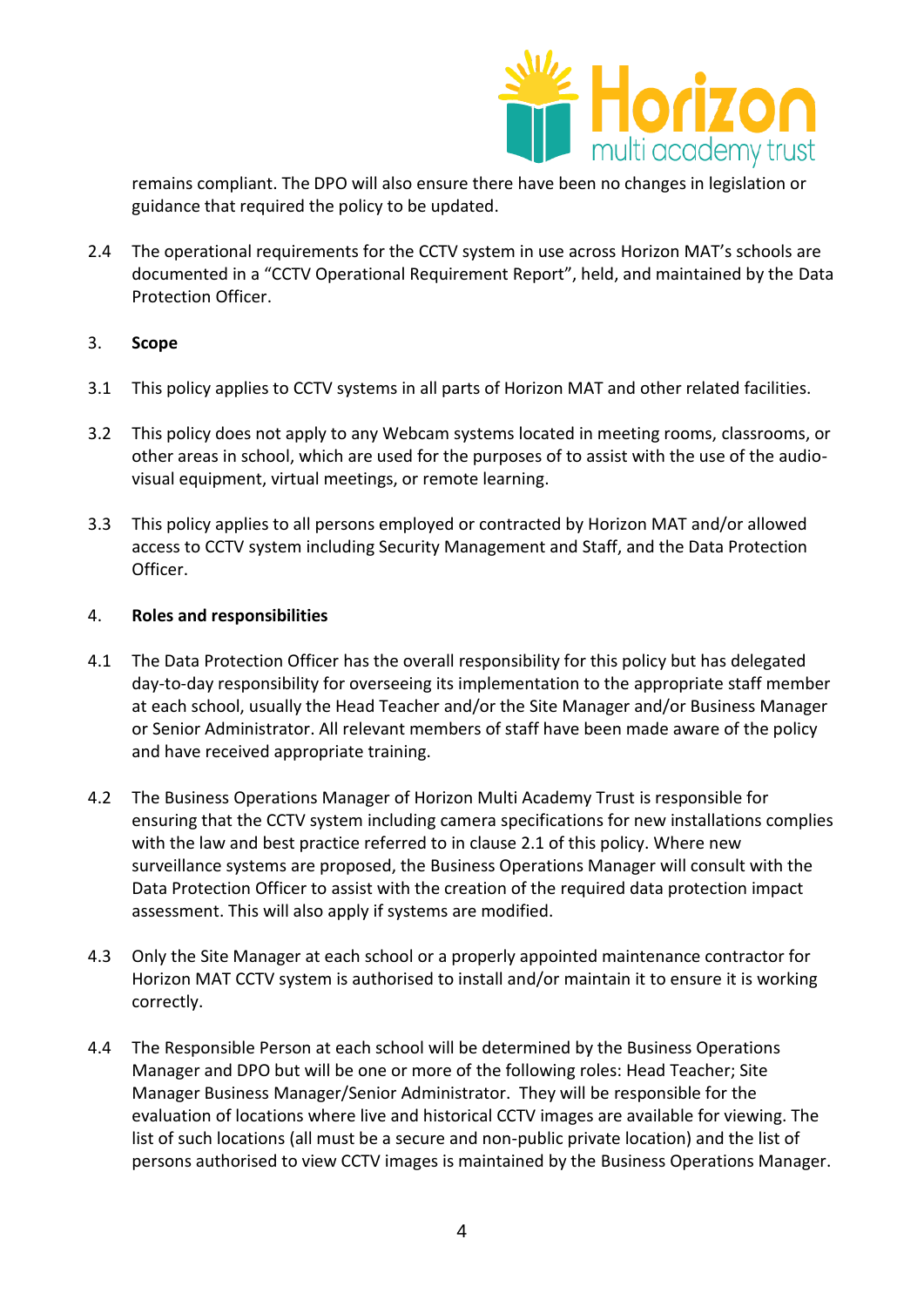

4.5 Changes in the use of Horizon MAT CCTV system can be implemented only in consultation with Horizon MAT Data Protection Officer or the Horizon MAT Legal Advisors.

# 5. **System Description – Fixed Cameras**

- 5.1 The CCTV systems installed in and around Horizon MAT's various schools cover building entrances, car parks, perimeters, and external areas such as courtyards. They are not usually present in internal areas. However, it might be deemed that social spaces, computer rooms, rooms with high value equipment, some corridors and reception areas may benefit from the fitment of a CCTV system. The CCTV systems typically continuously record activities in these areas [though some of the cameras are set to motion detection]. Where possible, CCTV cameras have been positioned to be mindful of neighbouring properties and not intrude on neighbour's privacy.
- 5.2 CCTV Cameras are not installed in areas in which individuals would have an expectation of privacy such as toilets, changing facilities and classrooms etc.
- 5.3 CCTV cameras are installed in such a way that they are not hidden from view. Signs are prominently displayed where relevant, so that staff, students, visitors, and members of the public are made aware that they are entering an area covered by CCTV. The signs also contain contact details as well as a statement of purposes for which CCTV is used and direct people to Horizon MAT's website for more information. The contact point for queries about CCTV around (Horizon Multi Academy Trust) should be available to staff, students, and members of the public during normal business hours. Any employees staffing the contact point must be familiar with this document and the procedures to be followed if an access request is received from a Data Subject or a third party.

#### 6. **Covert Recording**

6.1 Covert recoding (i.e. recording which takes place without the individual's knowledge) will not take place.

# 7. **Operating Standard**

- 7.1 The operation of the CCTV system will be conducted in accordance with this policy.
- 7.2 All CCTV control equipment, recordings, logs and data will be secured where only authorised personnel can access the system controls / see the recorded images. This may be a lockable cabinet, in a secure area. Where this is not possible the DVR will be secured (bolted) to something that is not removable, to prevent the recording device being removed from any location.
- 7.2.1 No unauthorised access will be permitted to the controls or images of the CCTV system.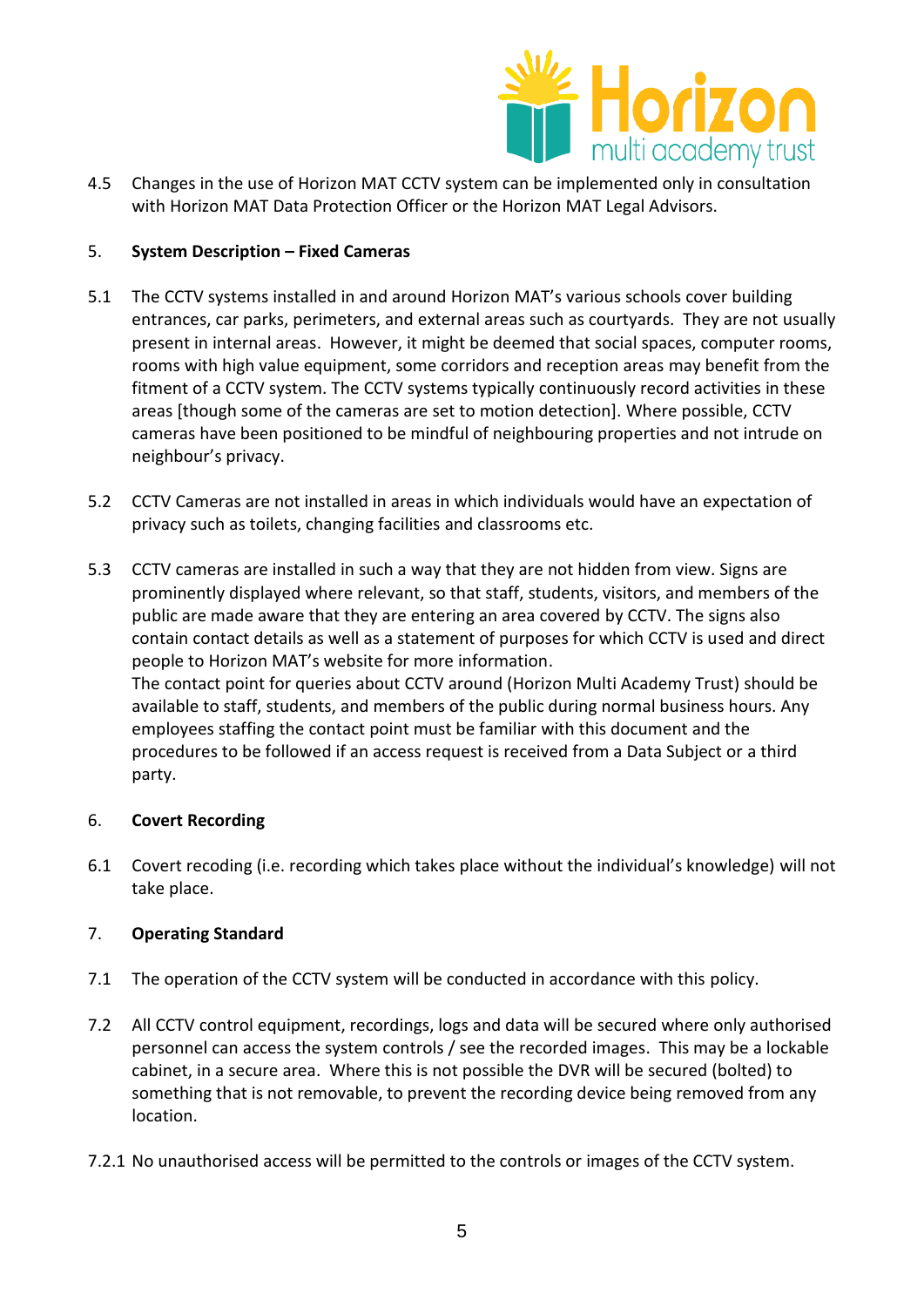

- 7.2.2 A register of authorised persons which can access the system / view the images in each school is maintained by the DPO. This is expected to be Head Teacher, Assistant Headteacher(s), Site Manager, Business Manager, Senior Administrator.
- 7.2.3 CCTV Systems Monitors are not visible from outside the room where the CCTV is located. The position / methodology where/how the CCTV system / recordings are accessed must not be overlooked so that only the authorised persons can see the images / data.
- 7.2.4 Before permitting anyone access to the footage, the Site manager, head teacher, Business Manager/Senior Administrator or DPO will satisfy themselves of the identity of any visitor and existence of the appropriate authorisation. These persons are assumed to be
	- persons specifically authorised by the Site Manager of the school,
	- maintenance engineers,
	- police officers where appropriate; and
	- any other person with statutory powers of entry.

All visitors are required to complete and sign the visitors' log, which includes details of their name, department and/or the organisation that they represent, the person who granted authorisation and the times of viewing footage.

7.2.5 A log shall be retained setting out the following:

- person reviewing recorded footage.
- time, date, and location of footage being reviewed; and
- purpose of reviewing the recordings.
- 7.3 Processing of Recorded Images
- 7.3.1 CCTV images will be displayed only to persons authorised to view them or to persons who otherwise have a right of access to them. Where authorised persons' access or monitor CCTV images on workstations, they must ensure that images are not visible to unauthorised persons for example by minimising screens when not in use or when unauthorised persons are present. Workstation screens must always be locked when unattended.
- 7.4 Quality of Recorded Images
- 7.4.1 Images produced by the recording equipment must be as clear as possible, so they are effective for the purpose for which they are intended. The standards to be met in line with the codes of practice referred to clause 1 of these procedures are set out below:
	- recording features such as the location of the camera and/or date and time reference must be accurate and maintained.
	- cameras must only be situated so that they will capture images relevant to the purpose for which the system has been established.
	- consideration must be given to the physical conditions in which the cameras are located i.e. additional lighting or infrared equipment may need to be installed in poorly lit areas;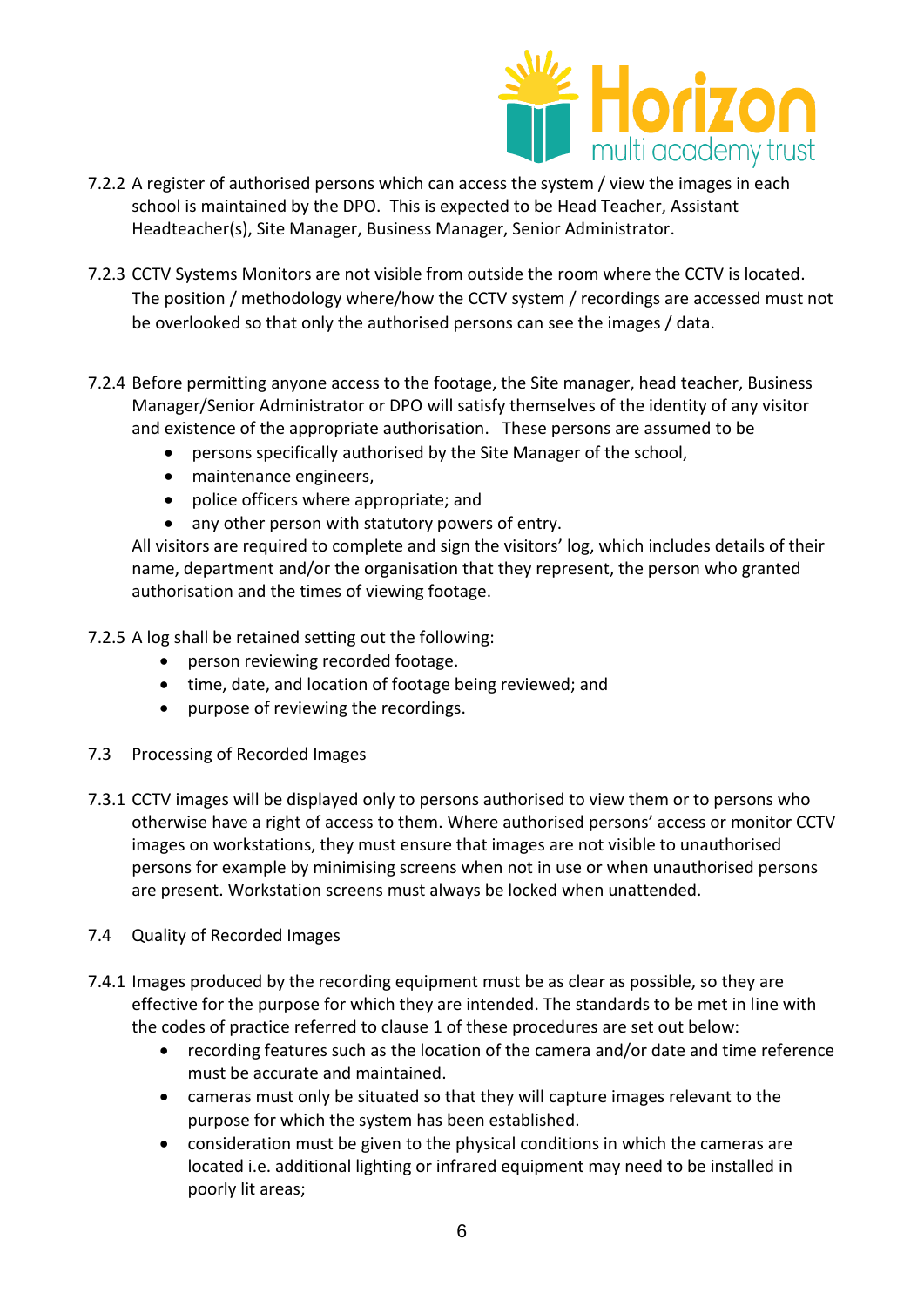

- cameras must be properly maintained and serviced to ensure that clear images are recorded, and a log of all maintenance activities kept; and
- as far as practical, cameras must be protected from vandalism to ensure that they remain in working order. Methods used may vary from positioning at height to enclosure of the camera unit within a vandal resistant casing.

## 8. **Retention and Disposal**

- 8.1 CCTV images are not to be retained for longer than necessary, considering the purposes for which they are being processed. Data storage is automatically managed by the CCTV digital records which overwrite historical data in chronological order to produce an approximate 28-day rotation in data retention, though this may be extended to 8 weeks during the school summer holiday period. The Site manager at each school is responsible for ensuring this happens.
- 8.2 Provided that there is no legitimate reason for retaining the CCTV images (such as for use in disciplinary and/or legal proceedings), the images will be erased following the expiration of the retention period (normally 28 days/1 calendar month but extended during the school summer holidays to 8 weeks). Should data need to be retained longer than stated in this policy, then the BOM and DPO must be informed.
- 8.3 All retained CCTV images will be stored securely, on a device that is password protected; the device is in a lockable cabinet or secured so cannot be removed easily from its secure location. Data is destroyed by deleting electronic files from all storage locations including the Digital Video Recording device, cloud-based storage, and physical server storage both on and off site.

#### 9. **Data Subject Rights**

- 9.1 Recorded images, which directly or in combination with other factors enable a data subject to be identified, are considered to be the personal data of the individuals whose images have been recorded by the CCTV system.
- 9.2 Data Subjects have a right of access to the personal data under the GDPR and DPA 2018. They also have other rights under the GDPR and DPA 2018 in certain limited circumstances, including the right to have their personal data erased, rectified, to restrict processing and to object to the processing of their personal data.
- 9.3 Data Subjects can exercise their rights by submitting a request in accordance with the Horizon MAT Data Protection policy.
- 9.4 On receipt of the request, the Data Protection Officer, or their representative, will liaise with the Business Operations Manager regarding compliance with the request, and subject to clause 10.5, the Data Protection Officer will communicate the decision without undue delay and at the latest within one month of receiving the request from the Data Subject.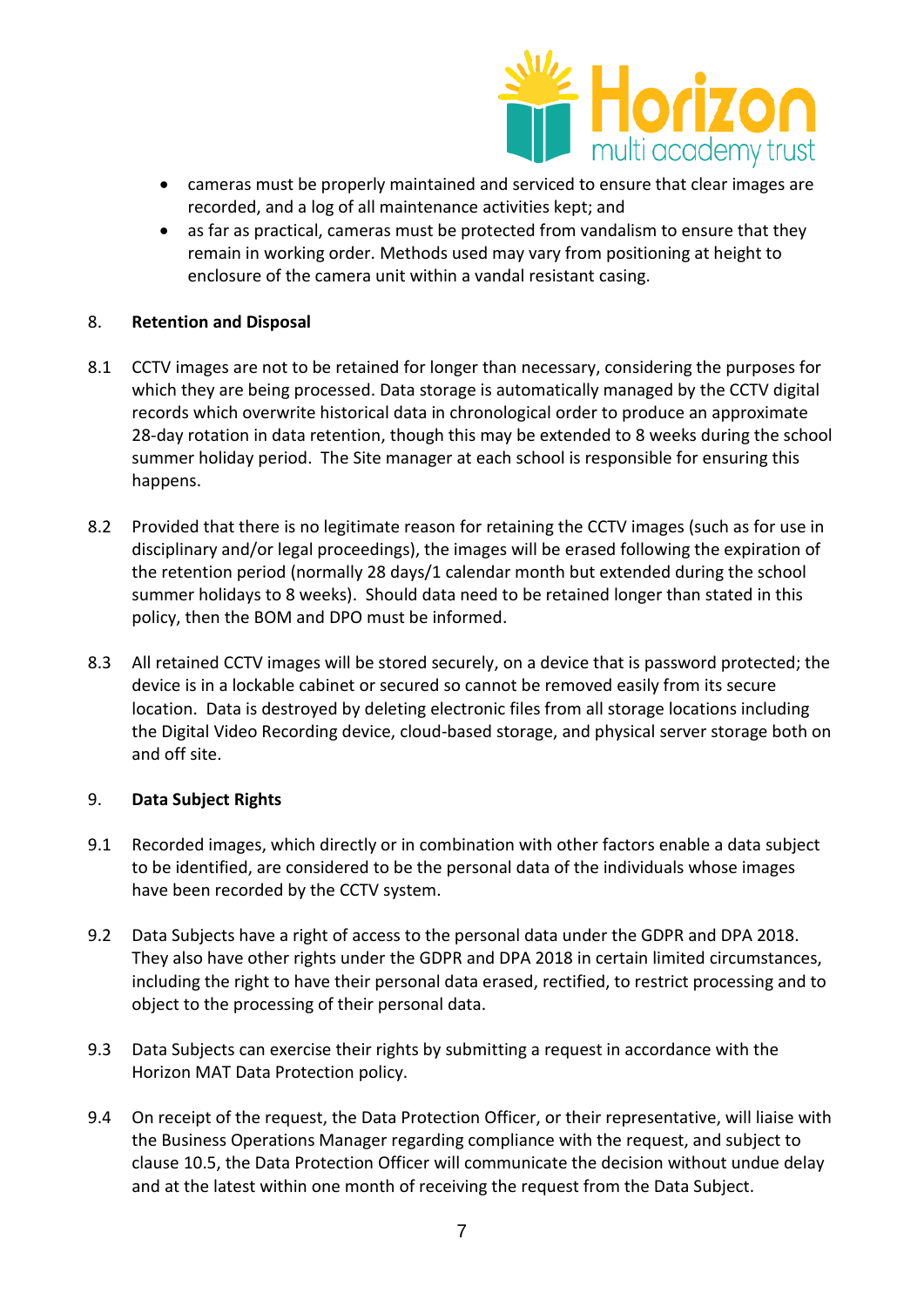

9.5 The period for responding to the request may be extended by two further months where necessary, considering the complexity and number of the requests. The Data Protection Officer will notify the Data Subject of any such extension within one month of receipt of the request together with reasons.

#### 10. **Third Party Access**

- 10.1 Third party requests for access will usually only be considered in line with the GDPR and DPA 2018 in the following categories:
	- legal representative of the Data Subject.
	- law enforcement agencies including the Police.
	- disclosure required by law or made in connection with legal proceedings; and
	- HR staff responsible for employees and administrative staff responsible for students in disciplinary and complaints investigations and related proceedings.
- 10.2 Legal representatives of the Data Subjects are required to submit to Horizon MAT a letter of authority to act on behalf of the Data Subject along with appropriate proof of the Data Subject's identity.

The Data Protection Officer will disclose recorded images to law enforcement agencies including the Police once in possession of a form certifying that the images are required for either:

- an investigation concerning national security.
- the prevention or detection of crime; or
- the apprehension or prosecution of offenders
- and that the investigation would be prejudiced by failure to disclose the information. Where images are sought by other bodies/agencies with a statutory right to obtain information, evidence of that statutory authority will be sought before CCTV images are disclosed.
- 10.4 Every CCTV image disclosed a record is made and sent securely to the DPO. It contains:
	- the name of the police officer or other relevant person in the case of other agencies/bodies receiving the copy of the recording.
	- brief details of the images captured by the CCTV to be used in evidence or for other purposes permitted by this policy.
	- the crime reference number where relevant; and
	- date and time the images were handed over to the police or other body/agency.
- 10.5 Requests of CCTV images for staff or student disciplinary purposes shall be submitted in writing to Business Operations Manager in consultation with the Data Protection Officer.
- 10.6 Requests for CCTV information under the Freedom of Information Act 2000 will be considered in accordance with that regime.